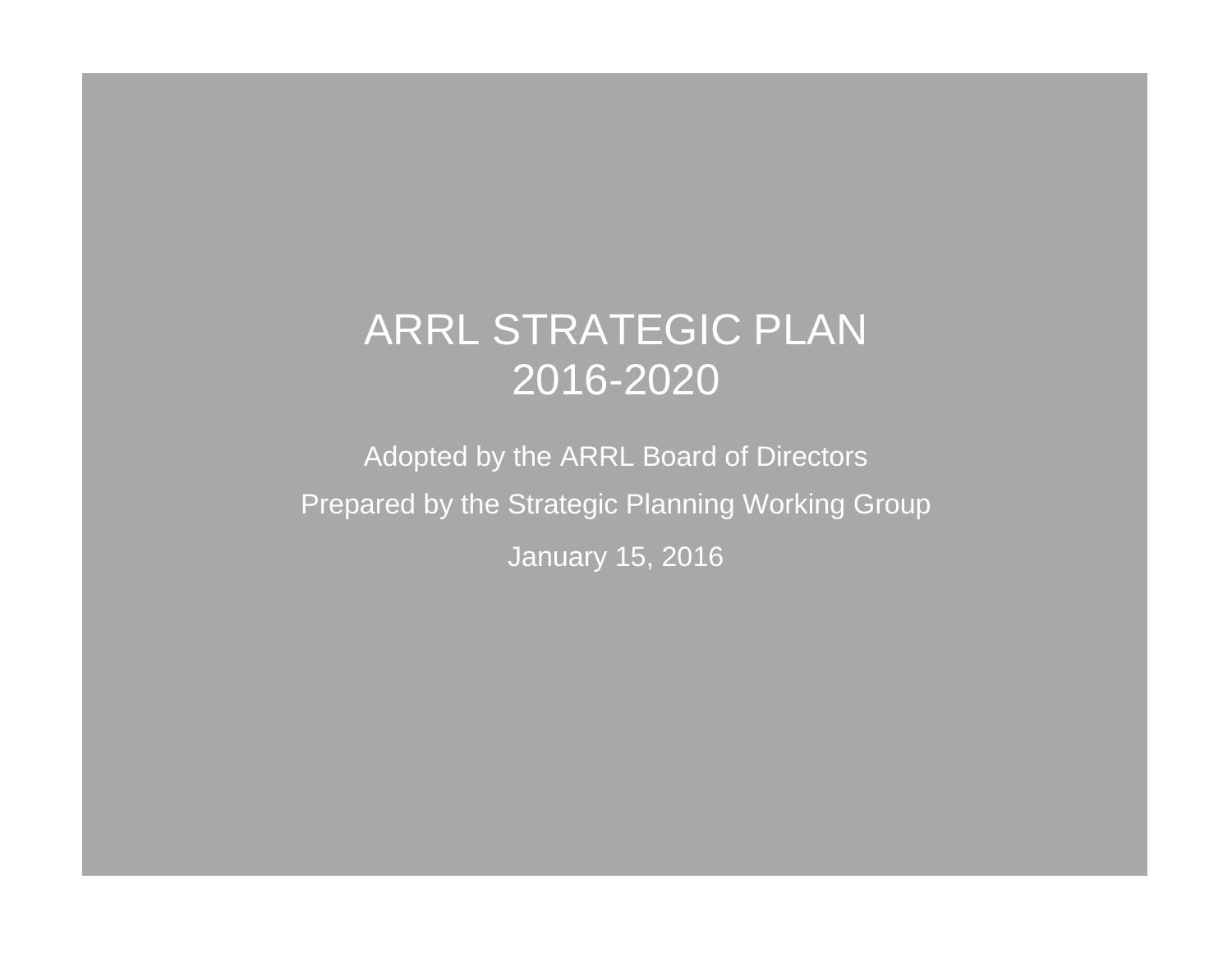# **Table of Contents**

| Goal 5: Organize and train volunteers to serve their communities by providing public service and emergency communications.  13 |  |
|--------------------------------------------------------------------------------------------------------------------------------|--|
|                                                                                                                                |  |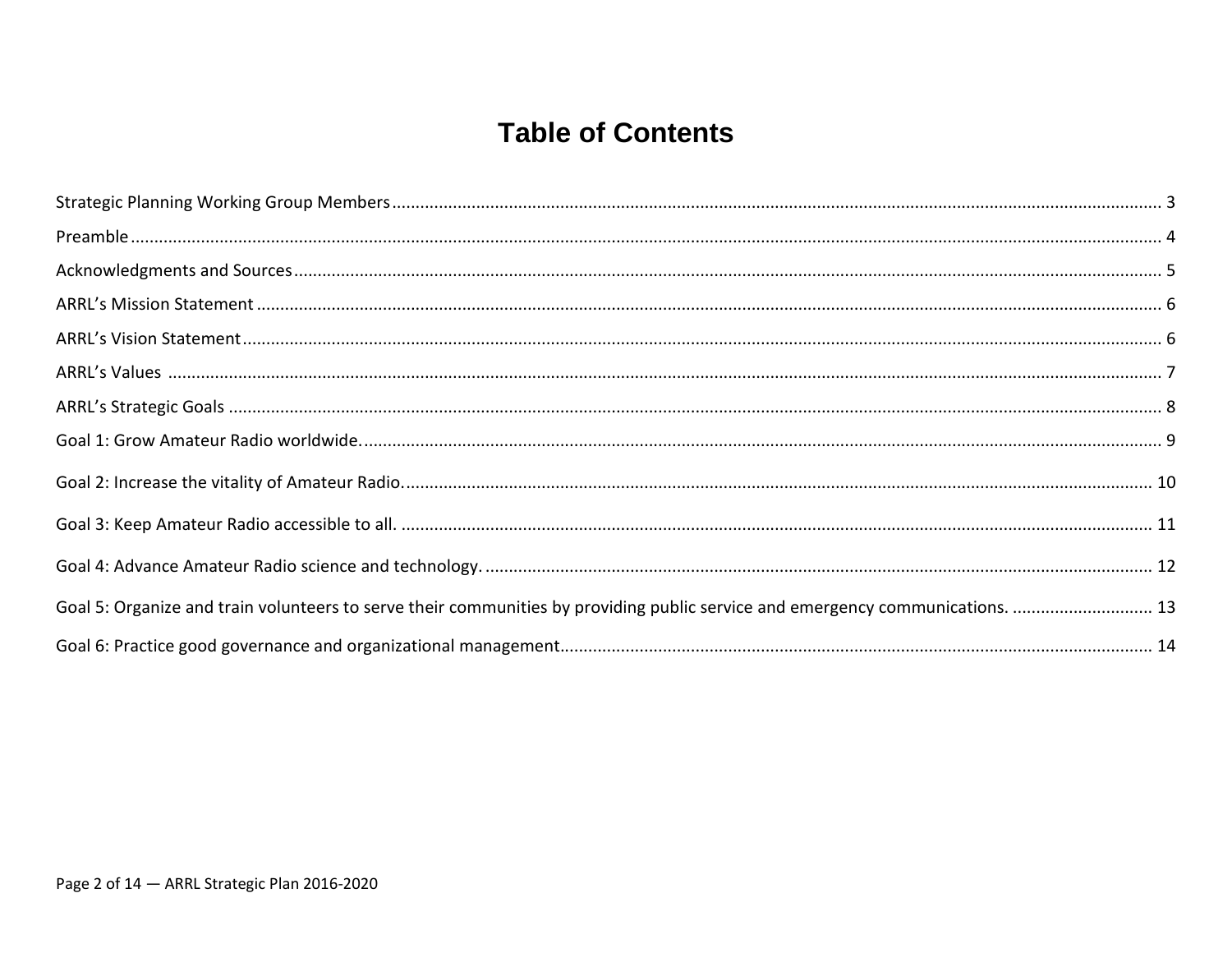### **Strategic Planning Working Group Members**

**Jim Fenstermaker, K9JF,** ARRL Second Vice President, Chairman

**Bonnie Altus, AB7ZQ,** Vice Director, ARRL Northwestern Division

**Kermit Carlson, W9XA,** Vice Director, ARRL Central Division

> **Bob Inderbitzen, NQ1R,** ARRL Marketing Manager

**Harold Kramer, WJ1B,** ARRL Chief Operating Officer

**Greg Widin, KØGW,**  Director, ARRL Dakota Division

**Art Zygielbaum, KØAIZ,** Vice Director, ARRL Midwest Division

Page 3 of 14 — ARRL Strategic Plan 2016-2020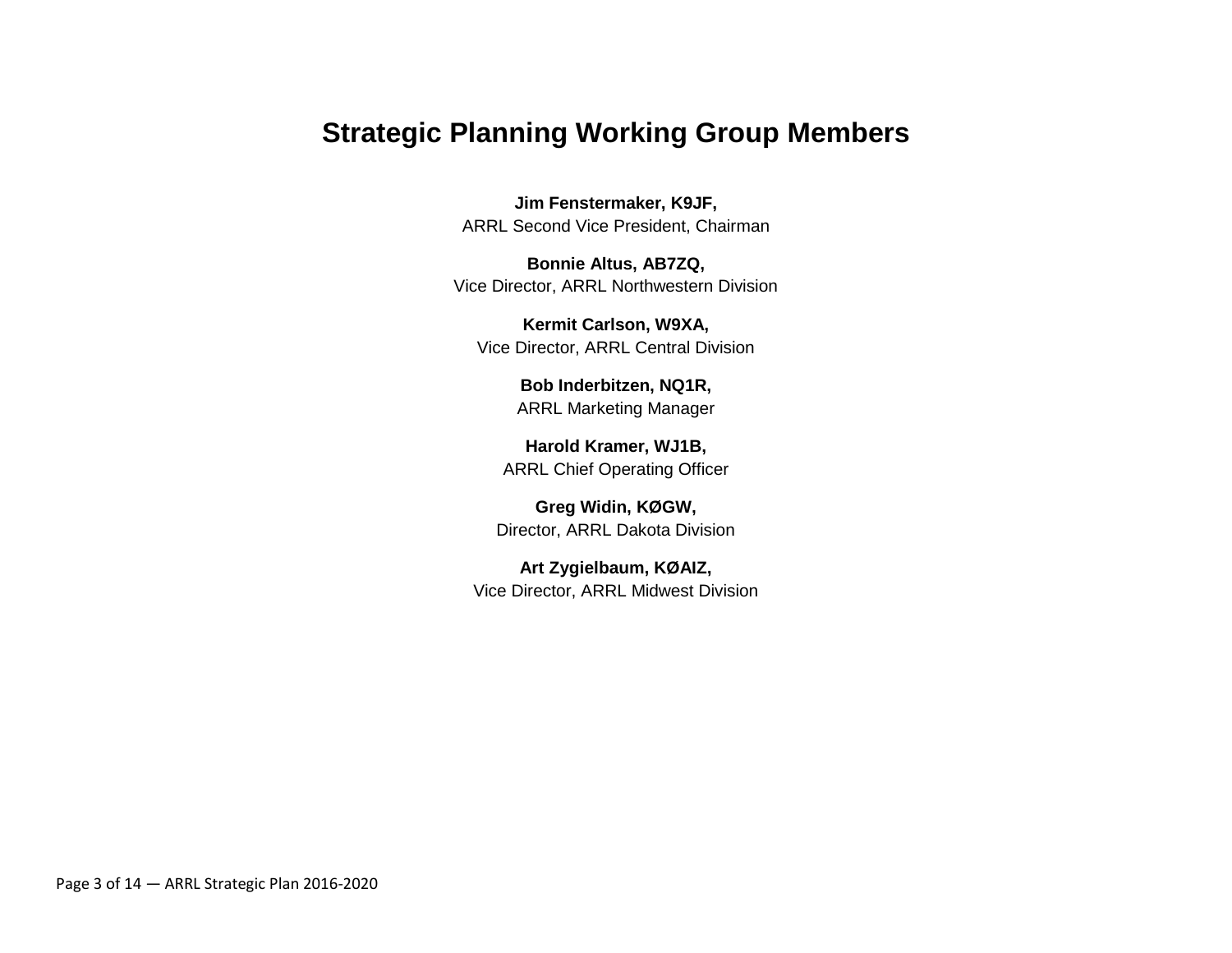### **Preamble**

ARRL (The American Radio Relay League, Inc.), the national association for Amateur Radio, began its second century in 2014. As radio technology and practice matured during its first century, ARRL, through its members, advanced the art and science of radio, kept Amateur Radio accessible to all, preserved and expanded the Amateur Radio spectrum, and played an important role in the ongoing communications revolution. As ARRL enters its second century, it will continue to be the representative voice of Amateur Radio.

Those familiar with past ARRL Strategic Plans will find that the mission and vision of the association have changed very little. This is because the plan still reflects the core principles of our association. In addition to the Mission and Vision Statements, this plan includes a new Values Statement based on previous planning documents and the values that are inherent in the organization.

This plan is a starting point to assure that ARRL continues its leading role in the Amateur Radio community. This document is intended lead to specific tactics, including annual planning, to assure that the ARRL fulfills its mission.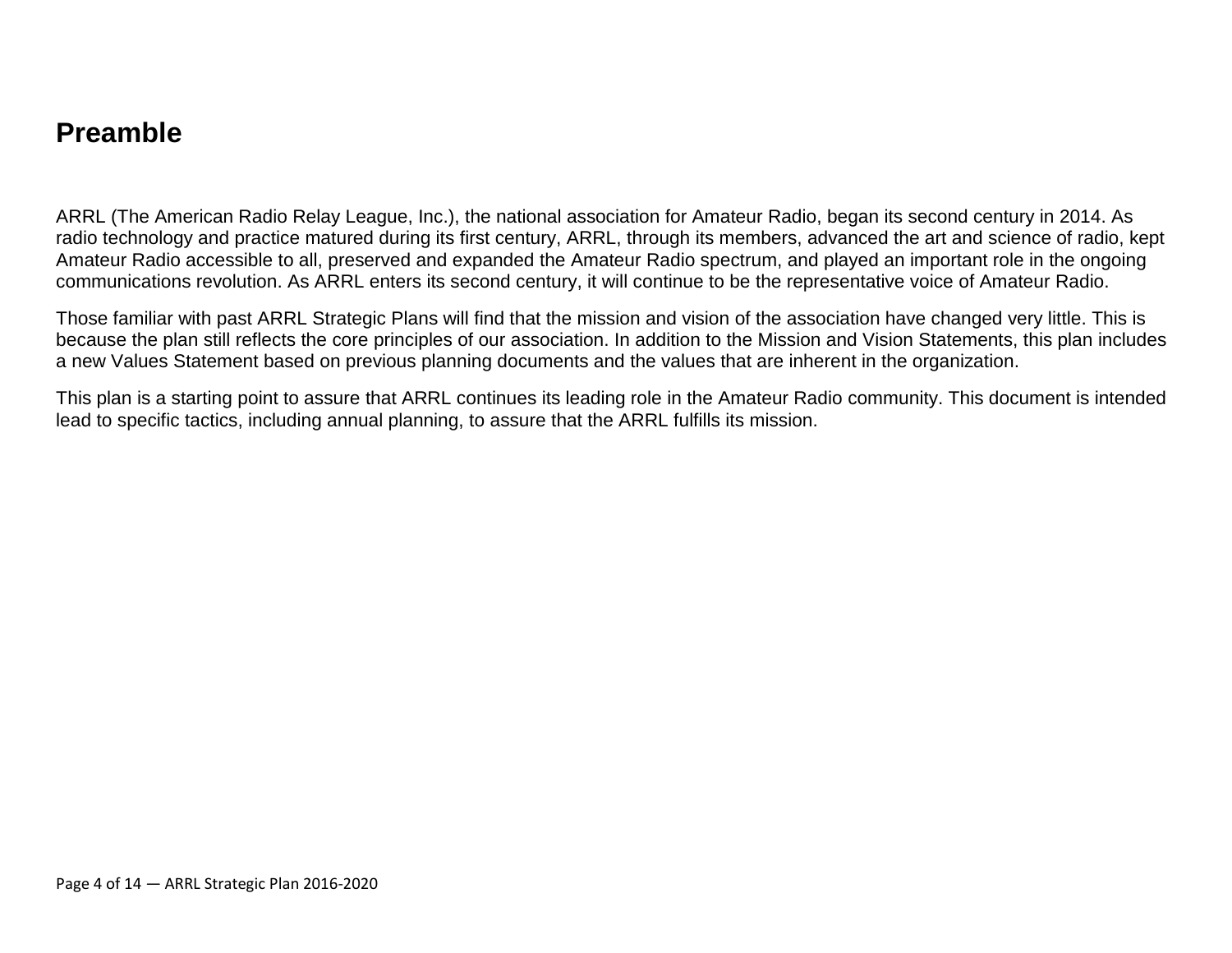### **Acknowledgments and Sources**

We acknowledge the input and information from the following stakeholders and sources that contributed to this plan:

ARRL Members ARRL Board; Officers, Directors, and Vice Directors ARRL Staff ARRL Section Managers ARRL Advertisers Field Organization Volunteers and Leaders Past ARRL Strategic Plans and other background and documents from ARRL's history Other Organizations' Strategic Plans Strategic Planning Research and Literature 2015 ARRL Market Study (Readex Survey) "The Value of ARRL Membership," report to the ARRL Board of Directors, March 2015 "The Value of ARRL Membership," *QST* 99, no. 10 (October 2015): 76-79.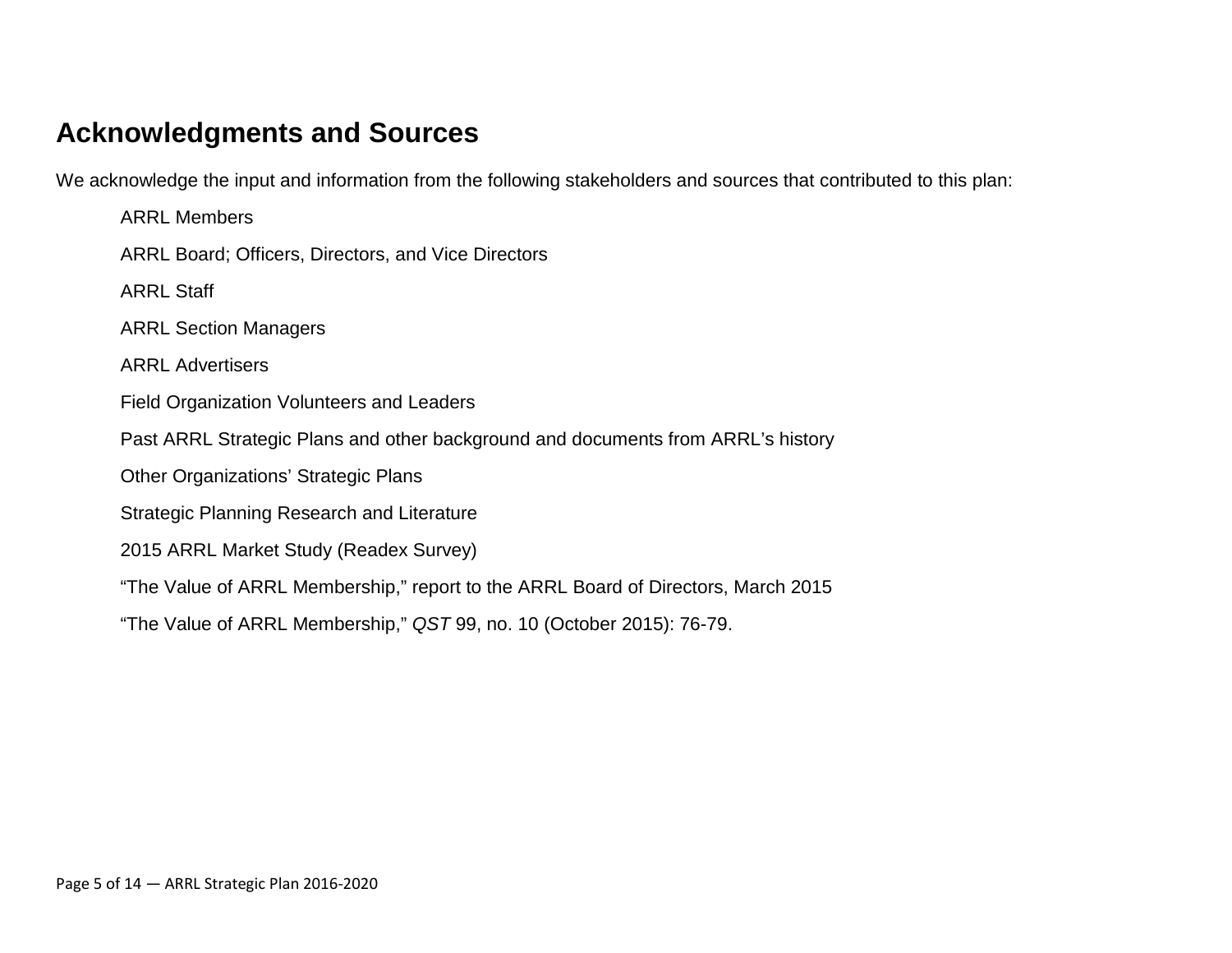### **ARRL's Mission Statement**

### To advance the art, science, and enjoyment of Amateur Radio.

ARRL's mission should motivate and inspire its members. The simplicity of this statement is deceptive, because it encompasses many different activities across the pillars of the association: public service, advocacy, education, technology, and membership. In addition, while these activities may change over time, ARRL's overall mission does not.

### **ARRL's Vision Statement**

As the national association for Amateur Radio in the United States, ARRL:

- Supports the awareness and growth of Amateur Radio worldwide;
- Advocates for meaningful access to radio spectrum;
- Strives for every member to get involved, get active, and get on the air;
- Encourages radio experimentation and, through its members, advances radio technology and education; and
- Organizes and trains volunteers to serve their communities by providing public service and emergency communications.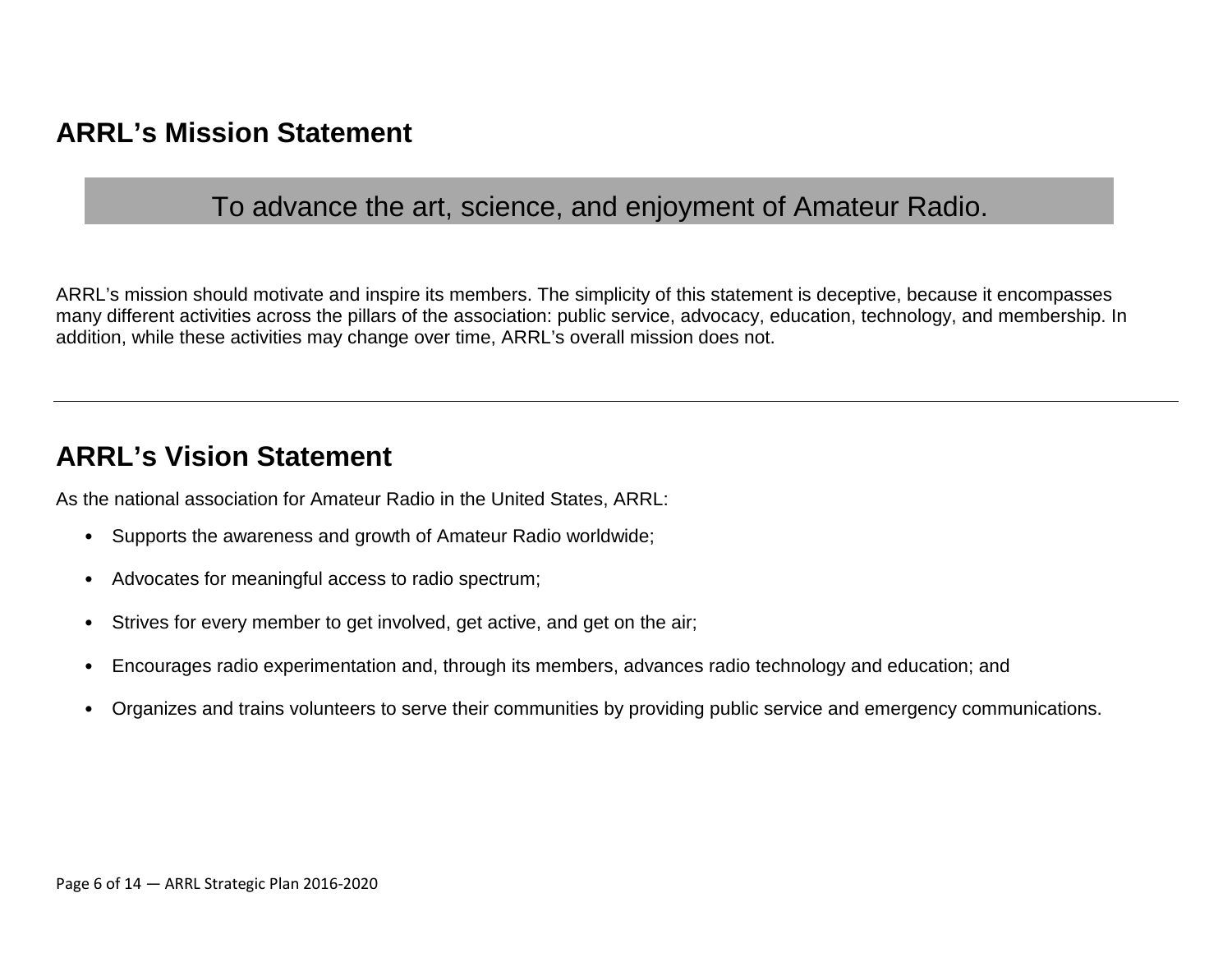# **ARRL's Values**

ARRL's core values underlie the work of fulfilling the association's mission, how we conduct ourselves, and how we interact with each other. These values are an important part of the legacy of ARRL's first 100 years of existence, and reflect the wisdom of our founders and the commitment of our current leaders.

#### **"Of, by, and for the radio amateur."**

We are committed to using our skills, experience, and resources for the benefit of our members and the worldwide Amateur Radio community and to ensure the relevance of Amateur Radio now and for future generations. Our passion for Amateur Radio is reflected in all that we do.

**Members –** ARRL values all members and recognizes their contributions: knowledge, volunteerism, leadership, and financial support.

**Engagement –** Our success stems from our association with one another, by nurturing participation, exchanging ideas, and encouraging innovation. We value and support the wide and ever-expanding range of interests of radio amateurs.

**Knowledge –** We encourage skills development, achievement, and discovery through opportunities for lifelong learning and training.

**Expertise –** The foundation of our organization is members, volunteers, and employees whose knowledge and abilities serve our communities and who support all aspects of the Amateur Radio Service.

**Excellence –** We encourage and support high standards in all aspects of Amateur Radio, including technological innovation, operating practice and etiquette, signal quality, safety, regulatory compliance, and in managing the organization.

**Integrity –** We act honestly, openly, and ethically. We maintain the highest level of integrity, accuracy, and fairness in all that we publish and produce. We are responsible stewards of the assets entrusted to our care.

**Diversity and Inclusiveness –** Amateur Radio is enriched by and enjoyed by individuals from all traditions, heritages, backgrounds, and experiences. Our association will reflect the diverse composition of our community including members, volunteers, and employees.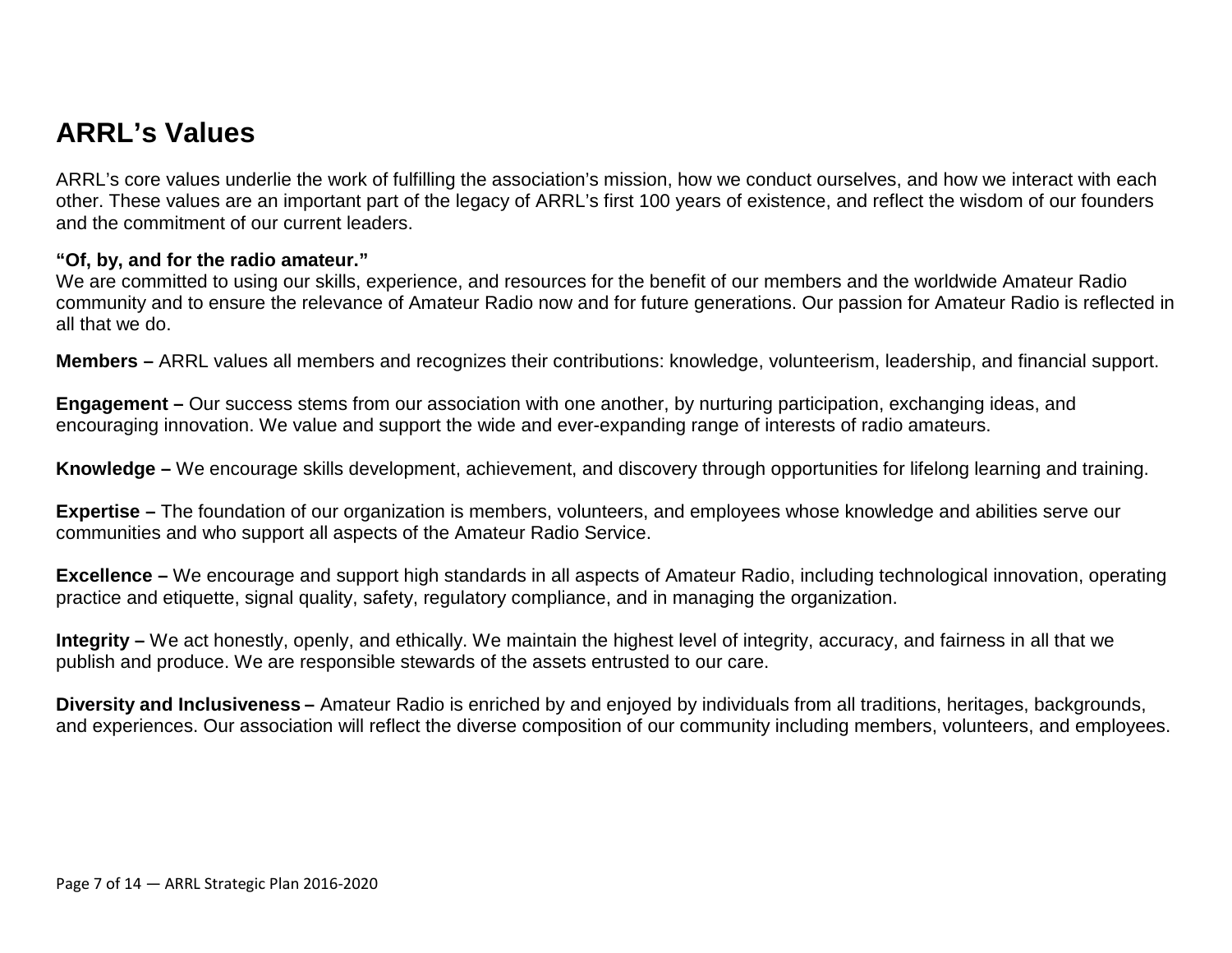# **ARRL's Strategic Goals**

ARRL will…

- **GOAL 1: Grow Amateur Radio worldwide.**
- **GOAL 2: Increase the vitality of Amateur Radio.**
- **GOAL 3: Keep Amateur Radio accessible to all.**
- **GOAL 4: Advance Amateur Radio science and technology.**
- **GOAL 5: Organize and train volunteers to serve their communities by providing public service and emergency communications.**
- **GOAL 6: Practice good governance and organizational management.**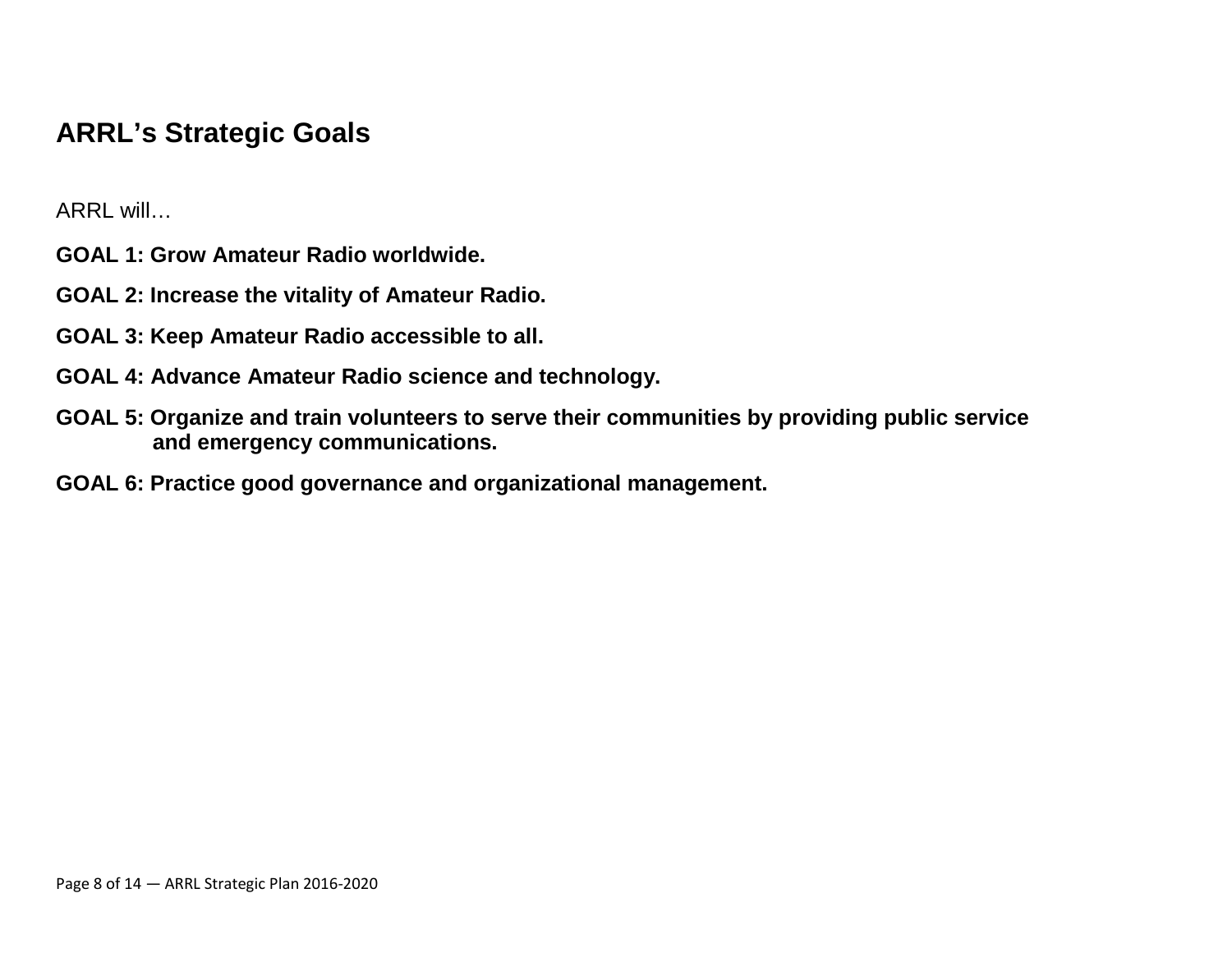# **GOAL 1: Grow Amateur Radio worldwide.**

ARRL, since its inception, has been of critical importance to the Amateur Radio Service. This goal is as important today as it has ever been. Today, Amateur Radio exists among many more modes of communication than it did a century ago. The growth of wireless technologies, such as cell phones and the Internet of Things<sup>\*</sup>, have had a profound effect on both spectrum competition and on the overall interest in and support for Amateur Radio. We must ensure that Amateur Radio is a vital and relevant service whose existence is justified by its contributions to society.

\* The "Internet of Things" is the networking of physical objects such as phones, automobiles, and other mass consumer products.

**Initiative 1.1: Encourage new entrants to Amateur Radio.** 

**Initiative 1.2: Increase public awareness and knowledge of Amateur Radio.**

**Initiative 1.3: Support global interactions throughout Amateur Radio.**

**Initiative 1.4: Support and develop programs that prepare youth as the next generation of radio amateurs.**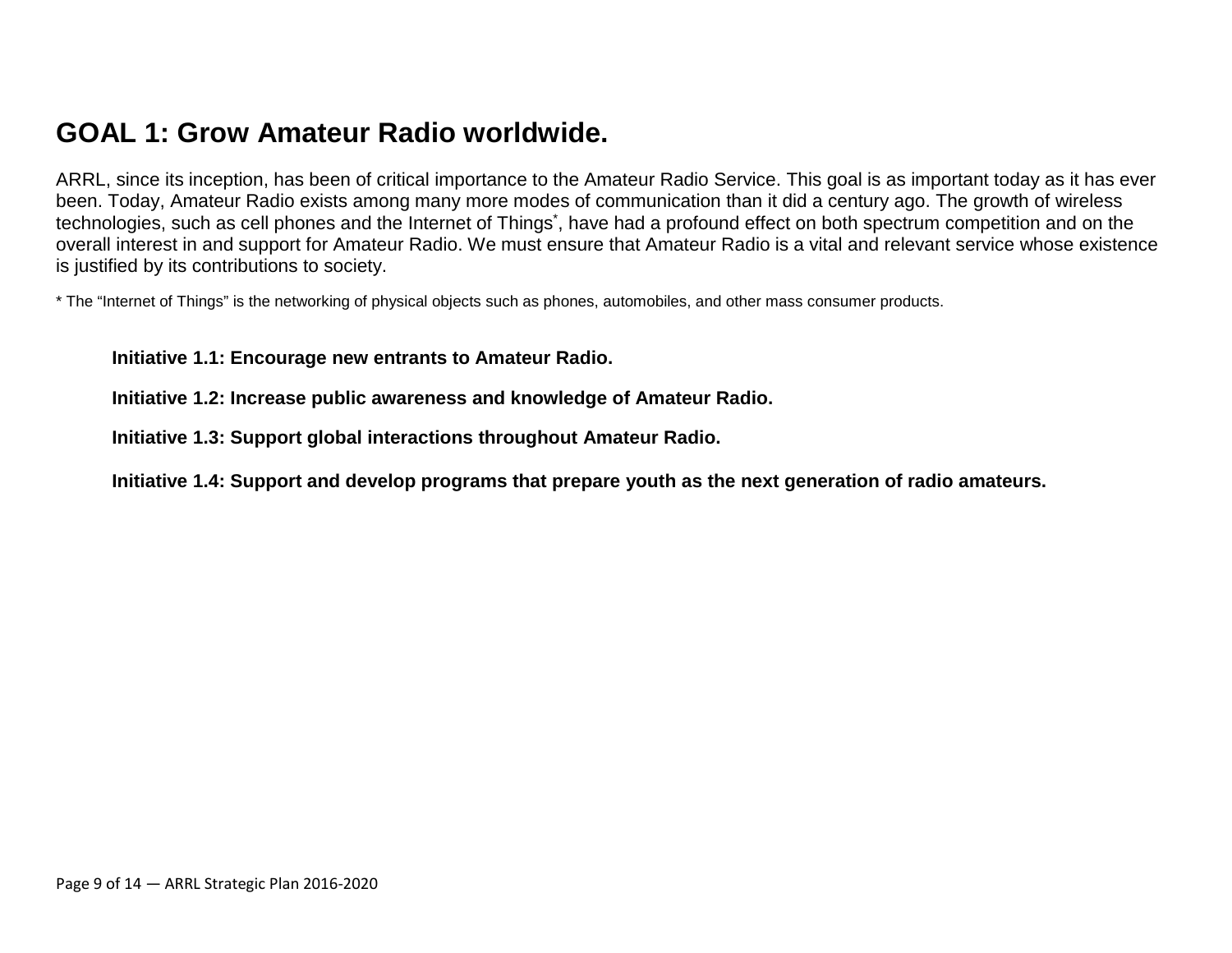# **GOAL 2: Increase the vitality of Amateur Radio.**

The collective strength of our members provides beneficial influence and resources that support a vital Amateur Radio Service. ARRL, through its high-quality programs and services, will increase its members' engagement in Amateur Radio activities.

**Initiative 2.1: Promote, grow, and retain ARRL membership.**

**Initiative 2.2: Sustain ARRL's status as the most trusted, respected, impartial, and enduring source of information about Amateur Radio.**

**Initiative 2.3: Encourage members to get involved, get active, and get on the air.**

**Initiative 2.4: Maintain ARRL's position as the premier amateur radiosport organization.**

**Initiative 2.5: Strengthen local relationships through radio clubs.**

**Initiative 2.6: Encourage the active participation of young radio amateurs.**

**Initiative 2.7: Support Amateur Radio license instruction.**

**Initiative 2.8: Manage the ARRL Volunteer Examiner Coordinator (ARRL VEC) Program.**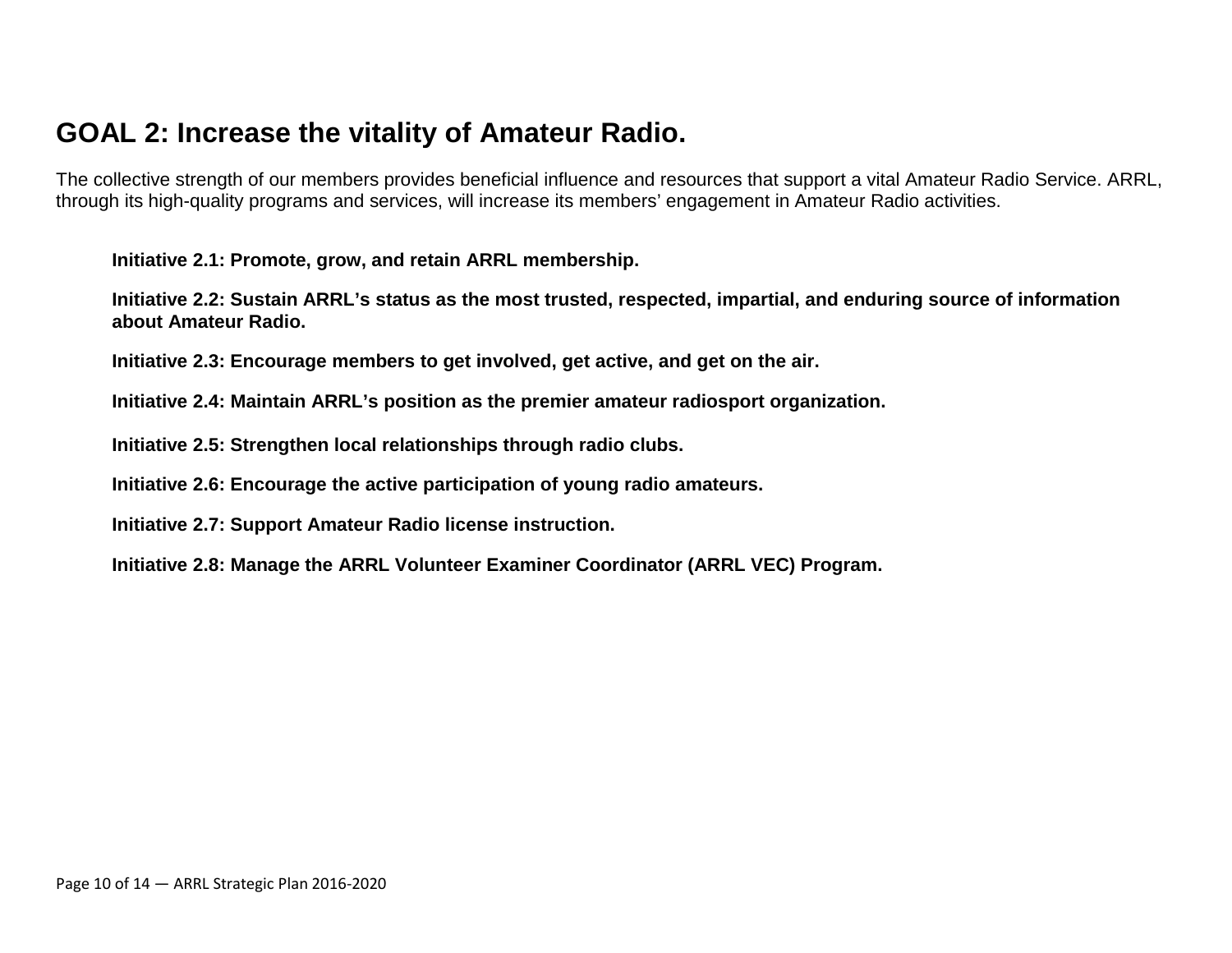### **GOAL 3: Keep Amateur Radio accessible to all.**

ARRL, since its inception, has advocated on behalf of its members and all radio amateurs for freedom to use radio spectrum. This commitment encompasses our pursuit of meaningful spectrum, and ensures that the Amateur Radio Service can fulfill its mission, unimpeded, to the nation, its citizens, and the world.

**Initiative 3.1: Preserve, protect, and expand the Amateur Radio spectrum.**

- **Initiative 3.2: Pursue a legislative agenda favorable to Amateur Radio.**
- **Initiative 3.3: Challenge antenna restrictions.**
- **Initiative 3.4: Reduce spectrum pollution.**
- **Initiative 3.5: Provide meaningful privileges for all license classes.**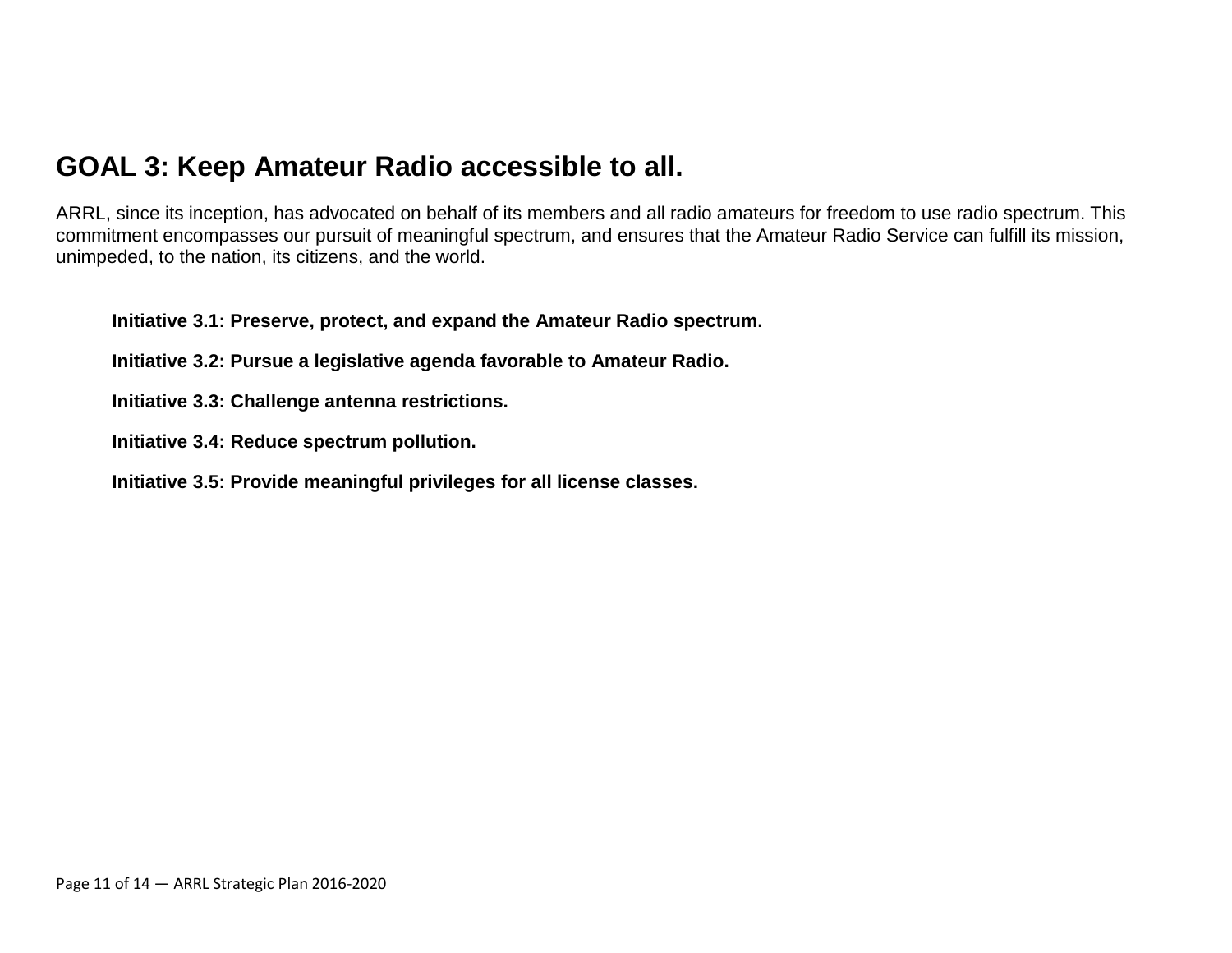# **GOAL 4: Advance Amateur Radio science and technology.**

ARRL brings radio amateurs the most trustworthy sources and key information at the intersection of radio science and applied technology. We will inform and educate members while fostering an environment that encourages innovation and experimentation.

**Initiative 4.1 Cultivate a climate of innovation that advances the art, science, and practice of Amateur Radio**.

**Initiative 4.2: Disseminate information covering the many facets of radio technology.**

**Initiative 4.3: Provide technical information and operating guidance that contributes to more skillful, active members.** 

**Initiative 4.4: Position ARRL as a valuable source of information and expertise to the many organizations that are important to Amateur Radio.**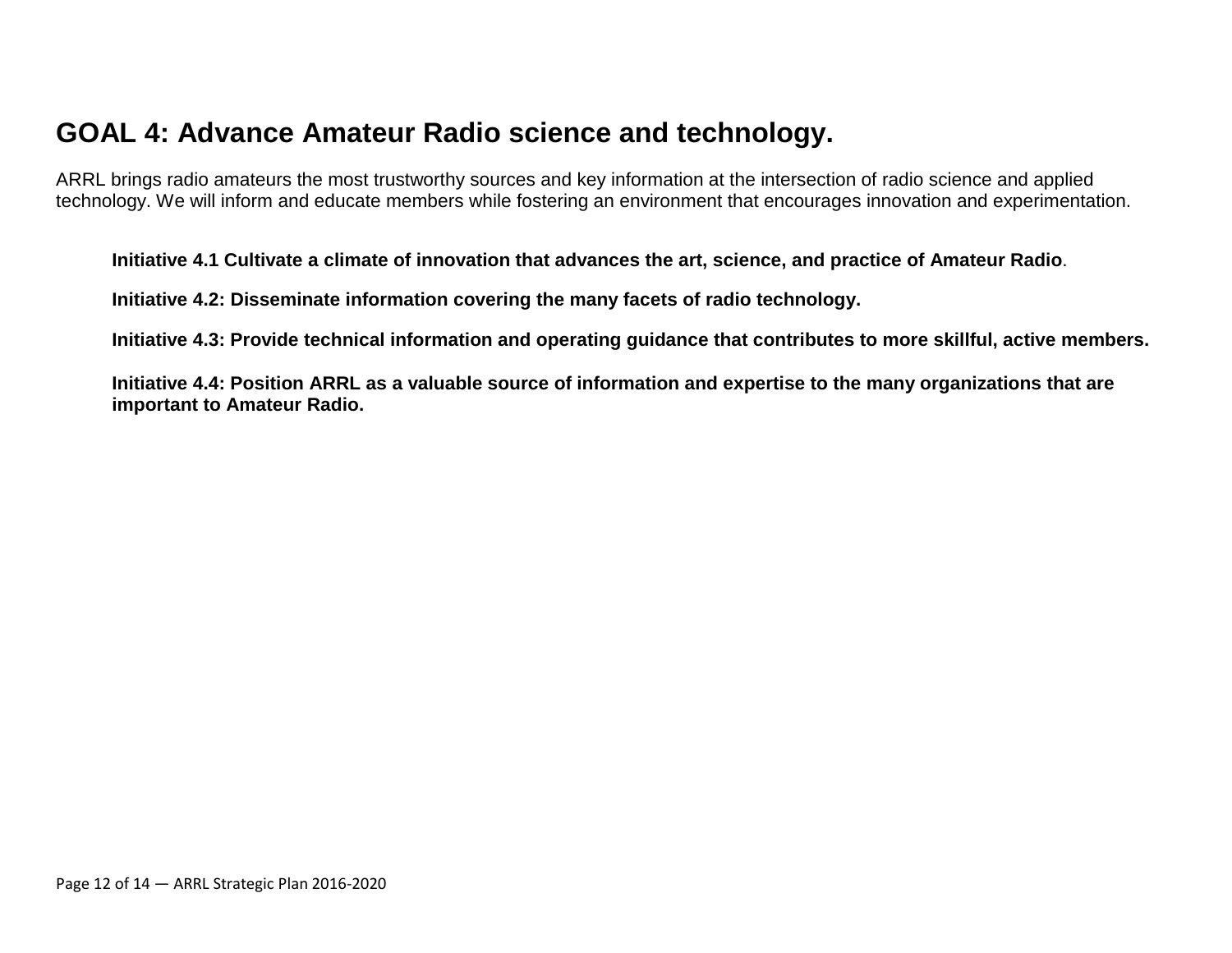# **GOAL 5: Organize and train volunteers to serve their communities by providing public service and emergency communications.**

ARRL will ensure that Amateur Radio volunteers are prepared to provide public service, emergency, and disaster communications.

**Initiative 5.1: Strengthen Amateur Radio's role as a relevant, reliable, and recognizable part of the nation's emergency communications response capability.**

**Initiative 5.2: Develop a framework for training and managing public service volunteers.**